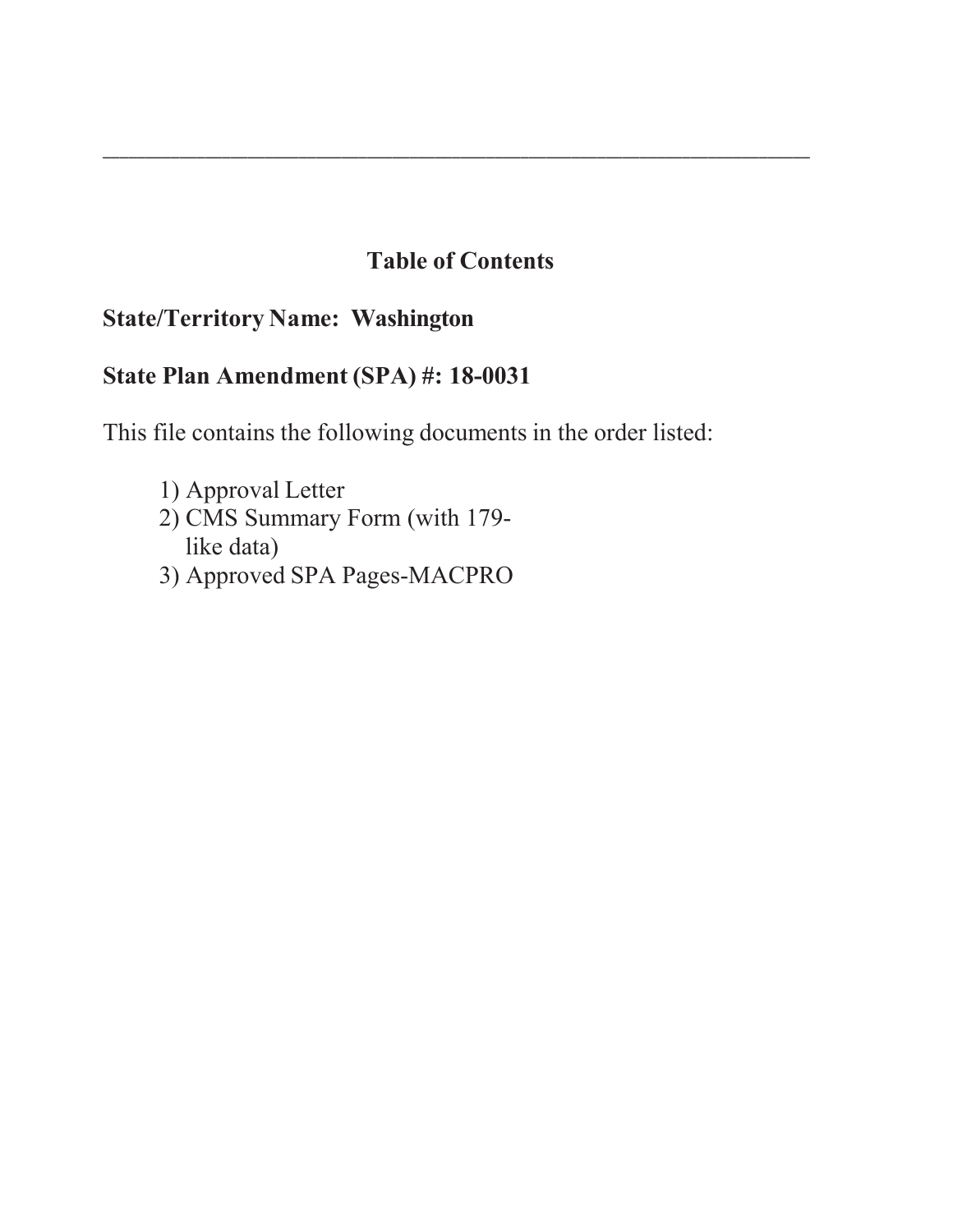DEPARTMENT OF HEALTH & HUMAN SERVICES Centers for Medicare & Medicaid Services Seattle Regional Office 701 Fifth Avenue, Suite 1600, MS/RX-200 Seattle, WA 98104



Division of Medicaid & Children's Health Operations

November 20, 2018

Susan Birch, Director MaryAnne Lindeblad, Medicaid Director Health Care Authority PO Box 45502 Olympia, WA 98504-5010

RE: Washington State Plan Amendment (SPA) Transmittal Number 18-0031

Dear Ms. Birch and Ms. Lindeblad:

The Centers for Medicare & Medicaid Services (CMS) has completed its review of State Plan Amendment (SPA) Transmittal Number WA 18-0031. This amendment implements a pilot program from July 1, 2018 through June 30, 2019, to monitor requests for multiple reasonable opportunity periods during the Medicaid application process.

This SPA is approved with an effective date of July 1, 2018. Enclosed is a copy of the CMS-179 summary form, as well as the approved pages for incorporation into the Washington State Plan.

If there are additional questions please contact me, or your staff may contact Maria Garza at maria.garza@cms.hhs.gov or  $(206)$  615-2542.



cc: Ann Myers, SPA Coordinator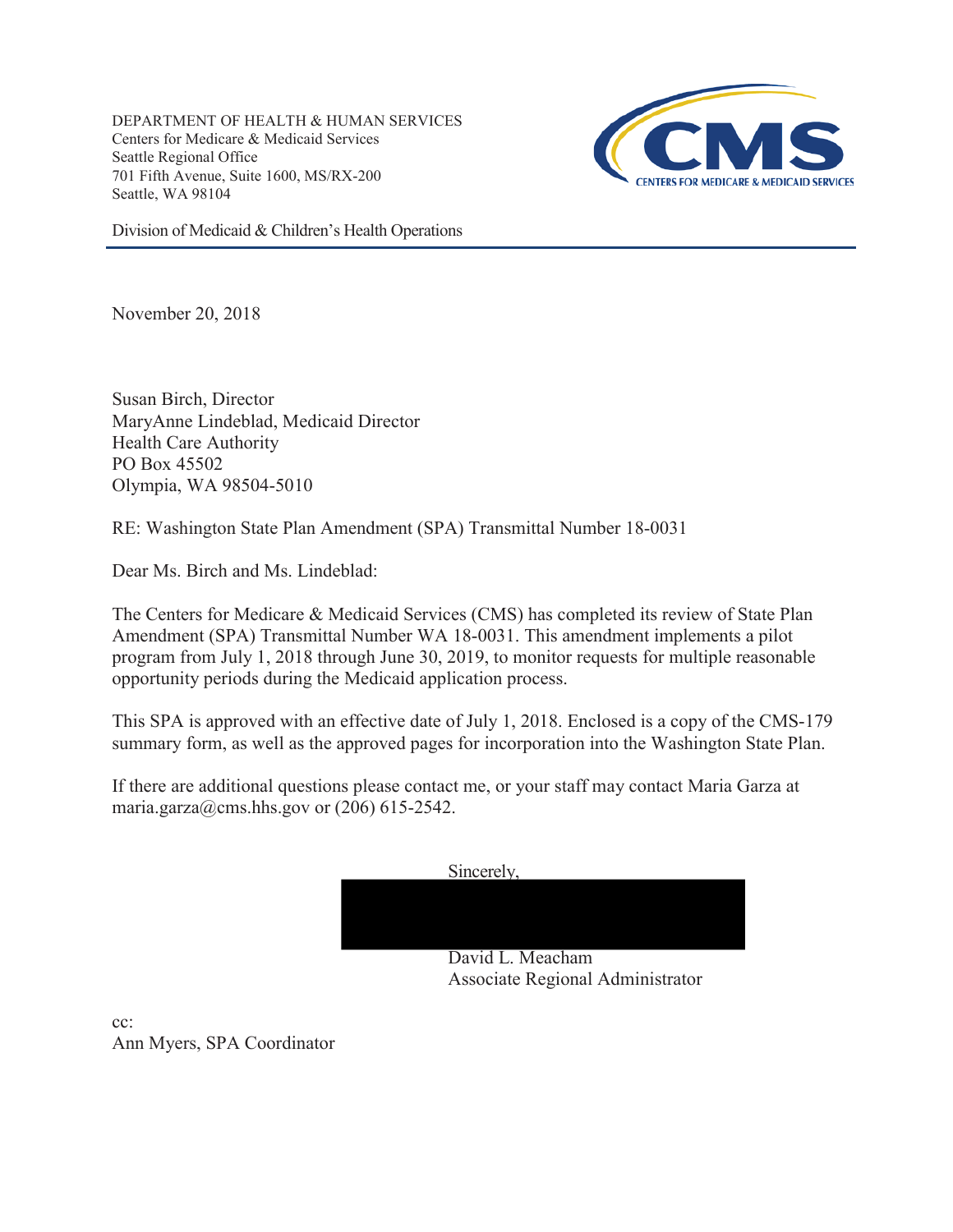## Records / Submission Packages **WA - Submission Package - WA2018MS0003O - (WA-18-0031) - Eligibility**

|                                                   | $\checkmark$                               |                                                          | -                                    |
|---------------------------------------------------|--------------------------------------------|----------------------------------------------------------|--------------------------------------|
| <b>Reviewable Units</b><br>Summary                | Correspondence Log<br>Versions             | <b>Compare Doc Change Report</b><br><b>Analyst Notes</b> | <b>Review Assessment Report</b>      |
| <b>Approval Notice</b><br><b>Transaction Logs</b> | <b>Related Actions</b><br><b>News</b><br>▼ |                                                          |                                      |
|                                                   |                                            |                                                          |                                      |
| CMS-10434 OMB 0938-1188                           |                                            |                                                          |                                      |
|                                                   |                                            |                                                          |                                      |
| <b>Package Information</b>                        |                                            |                                                          |                                      |
|                                                   | Package ID WA2018MS0003O                   | <b>Submission Type Official</b>                          |                                      |
| Program Name N/A                                  |                                            | State WA                                                 |                                      |
|                                                   | <b>SPA ID WA-18-0031</b>                   |                                                          | Region Seattle, WA                   |
| <b>Version Number</b> 2                           |                                            | Package Status Approved                                  |                                      |
| <b>Submitted By</b> Ann Myers                     |                                            | Submission Date 9/24/2018                                |                                      |
| <b>Package Disposition</b>                        |                                            |                                                          | Approval Date 11/16/2018 6:27 PM EST |
| Priority Code P2                                  |                                            |                                                          |                                      |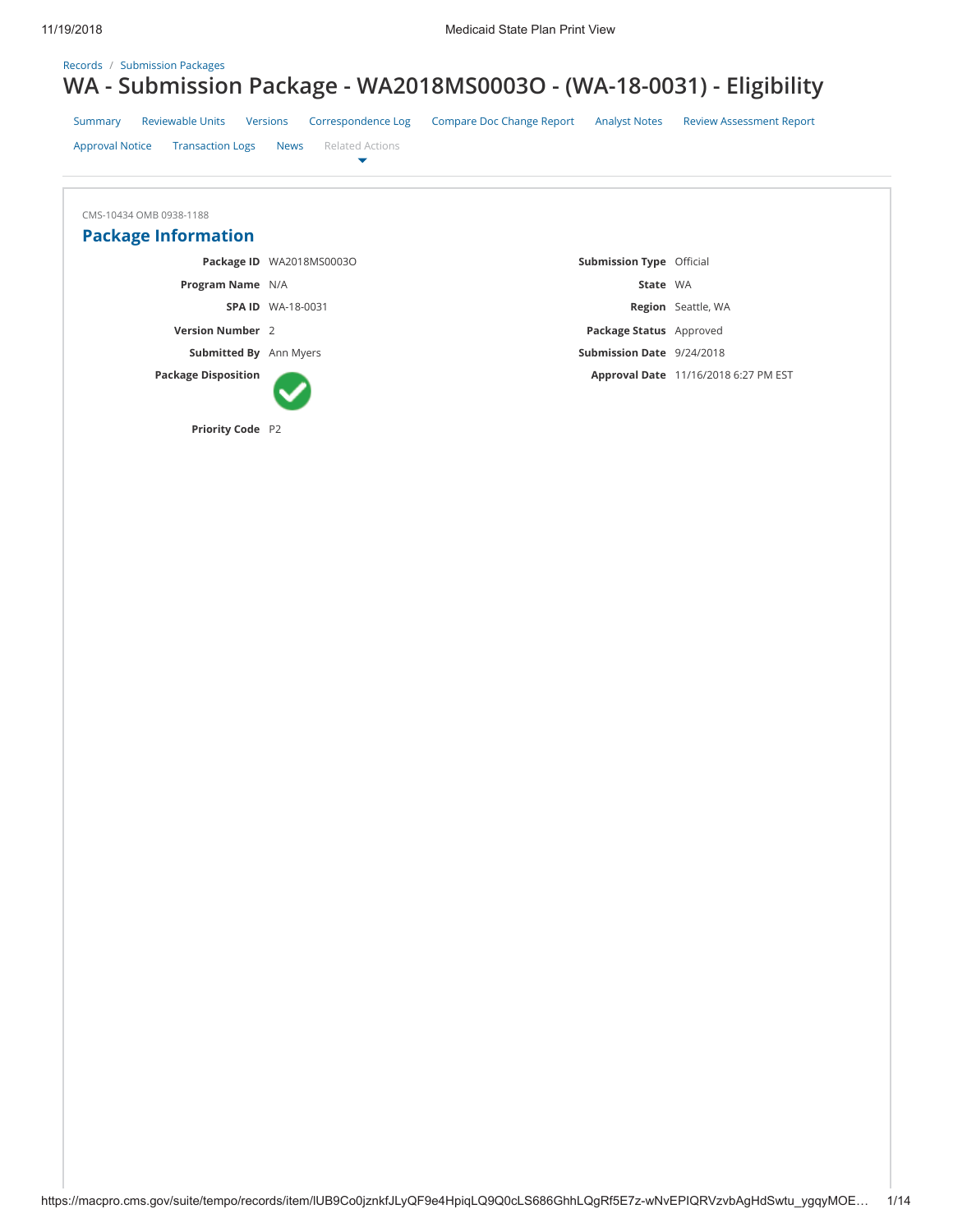#### **Approval Notice**

DEPARTMENT OF HEALTH & HUMAN SERVICES Centers for Medicare & Medicaid Services 7500 Security Boulevard, Mail Stop S2-14-26 Baltimore, Maryland 21244-1850

**Date:** 11/16/2018

**Head of Agency:** Sue Birch

**Title/Dept :** Health Care Authority Director

**Address 1:** PO Box 45502

**Address 2:** 

**City :** Olympia WA

**State:** WA

**Zip:** 98504

**MACPro Package ID:** WA2018MS0003O

**SPA ID:** WA-18-0031

**Subject** Reasonable Opportunity Period

#### **Dear Sue Birch**

This is an informal communication that will be followed with an official communication to the State's Medicaid Director.

The Centers for Medicare and Medicaid Services (CMS) is pleased to inform you that we are recommending approval for your request for

WA18-0031, state's reasonable opportunity period.

| Reviewable Unit                         | <b>Effective Date</b> |
|-----------------------------------------|-----------------------|
| Citizenship and Non-Citizen Eligibility | 7/1/2018              |

This amendment implements a pilot program from July 1, 2018, through June 30, 2019, designed to monitor requests for multiple reasonable opportunity periods.

#### **Sincerely,**

Stephanie Kaminsky

Acting Division Director

## **Approval Documentation**

| Name                                                                                                     |                          | Date Created                      |                          |  |
|----------------------------------------------------------------------------------------------------------|--------------------------|-----------------------------------|--------------------------|--|
|                                                                                                          |                          | No items available                |                          |  |
| <b>Submission - Summary</b><br>MEDICAID   Medicaid State Plan   Eligibility   WA2018MS0003O   WA-18-0031 |                          |                                   |                          |  |
| <b>Package Header</b>                                                                                    |                          |                                   |                          |  |
|                                                                                                          | Package ID WA2018MS0003O |                                   | <b>SPA ID WA-18-0031</b> |  |
| <b>Submission Type Official</b>                                                                          |                          | Initial Submission Date 9/24/2018 |                          |  |
| <b>Approval Date 11/16/2018</b>                                                                          |                          | <b>Effective Date N/A</b>         |                          |  |
| Superseded SPA ID N/A                                                                                    |                          |                                   |                          |  |
| <b>State Information</b>                                                                                 |                          |                                   |                          |  |

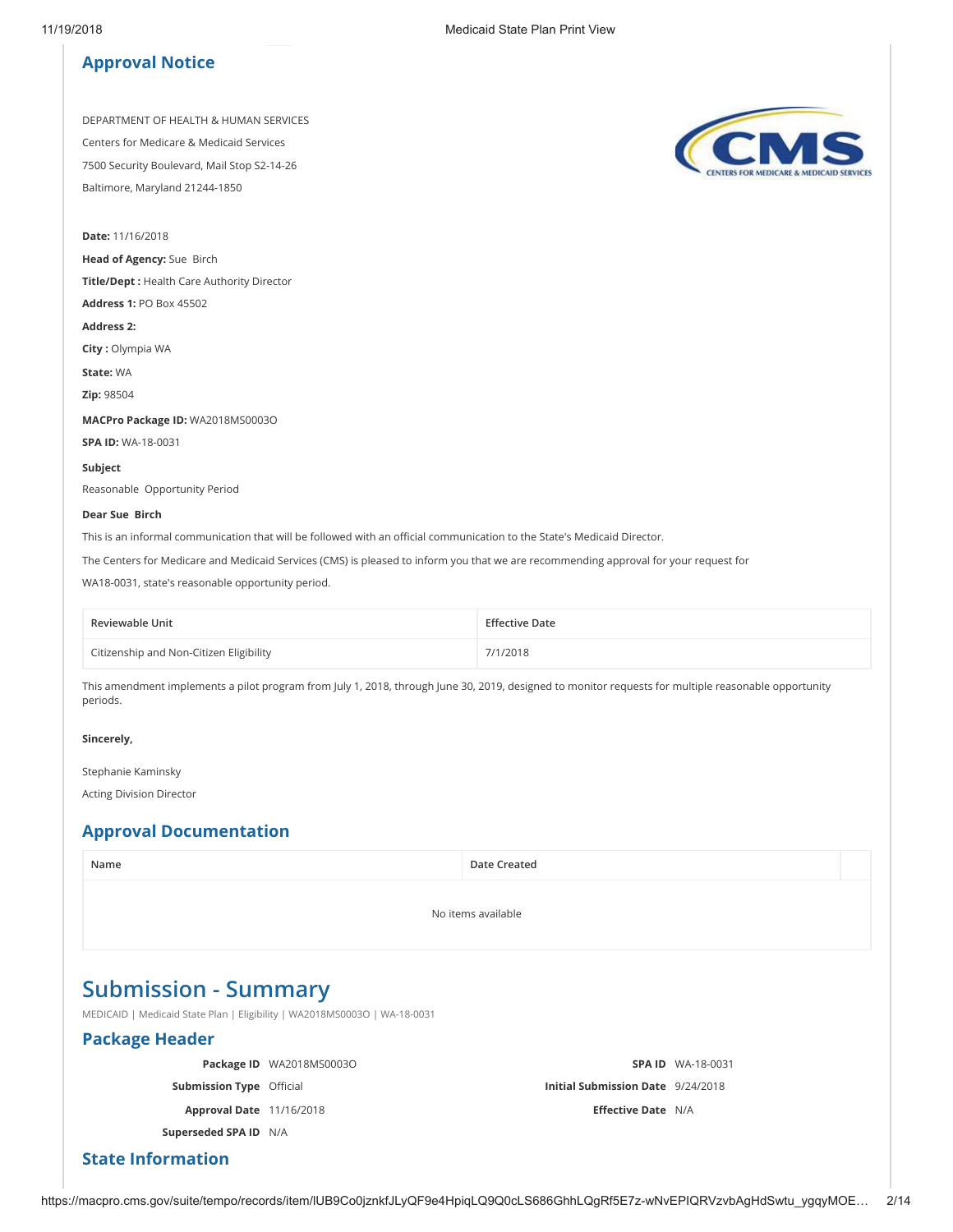11/19/2018 Medicaid State Plan Print View

**State/Territory Name:** Washington **Medicaid Agency Name:** Health Care Authority

## **Submission Component**

O State Plan Amendment Medicaid

 $\bigcirc$  CHIP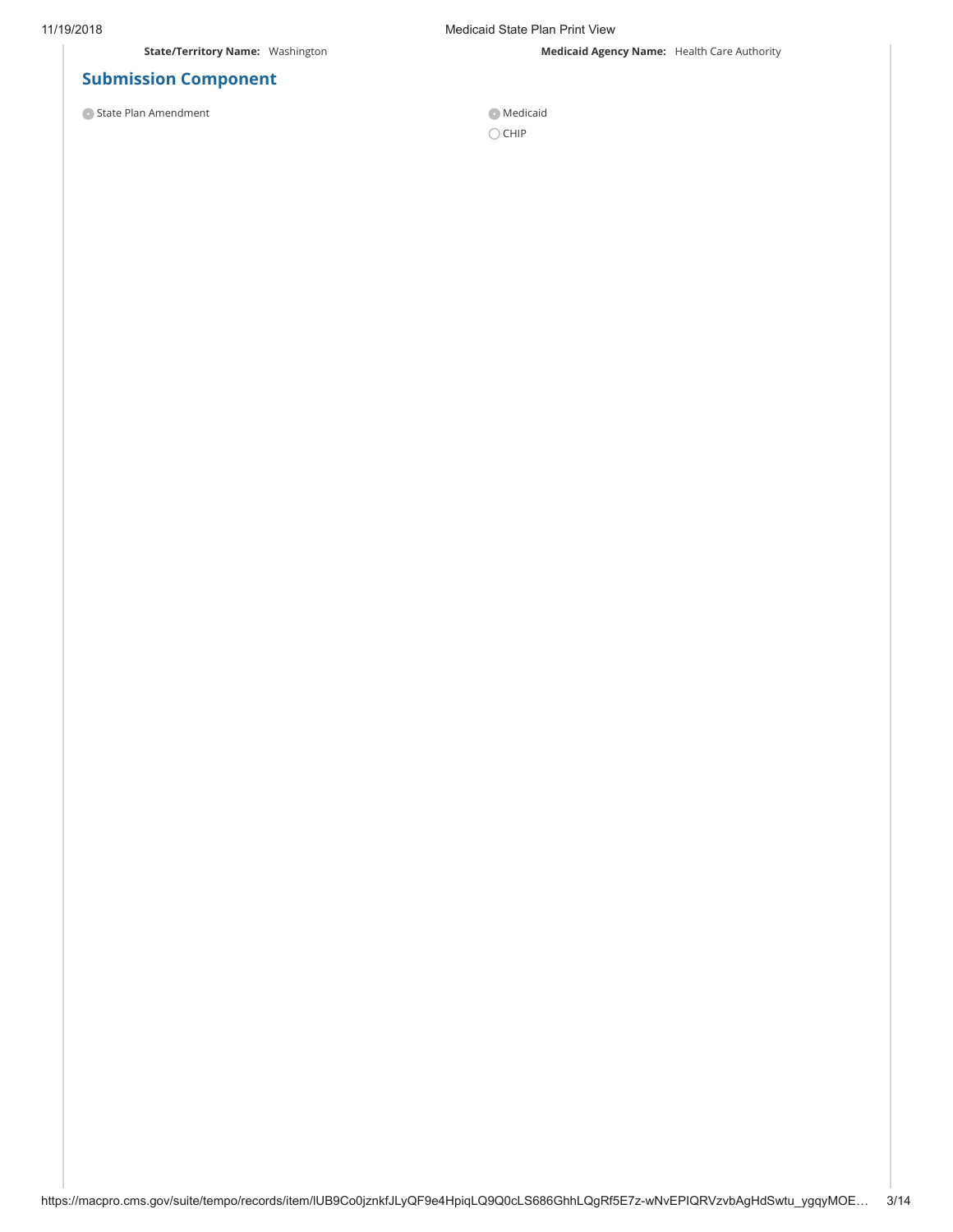#### **Submission - Summary**

MEDICAID | Medicaid State Plan | Eligibility | WA2018MS0003O | WA-18-0031

## **Package Header**

|                                 | Package ID WA2018MS0003O |                                   | <b>SPA ID WA-18-0031</b> |
|---------------------------------|--------------------------|-----------------------------------|--------------------------|
| <b>Submission Type</b> Official |                          | Initial Submission Date 9/24/2018 |                          |
| Approval Date 11/16/2018        |                          | <b>Effective Date N/A</b>         |                          |
| Superseded SPA ID N/A           |                          |                                   |                          |

**SPA ID and Effective Date** 

#### **SPA ID** WA-18-0031

| <b>Reviewable Unit</b>                  | <b>Proposed Effective Date</b> | Superseded SPA ID |
|-----------------------------------------|--------------------------------|-------------------|
| Citizenship and Non-Citizen Eligibility | 7/1/2018                       | 13-0034           |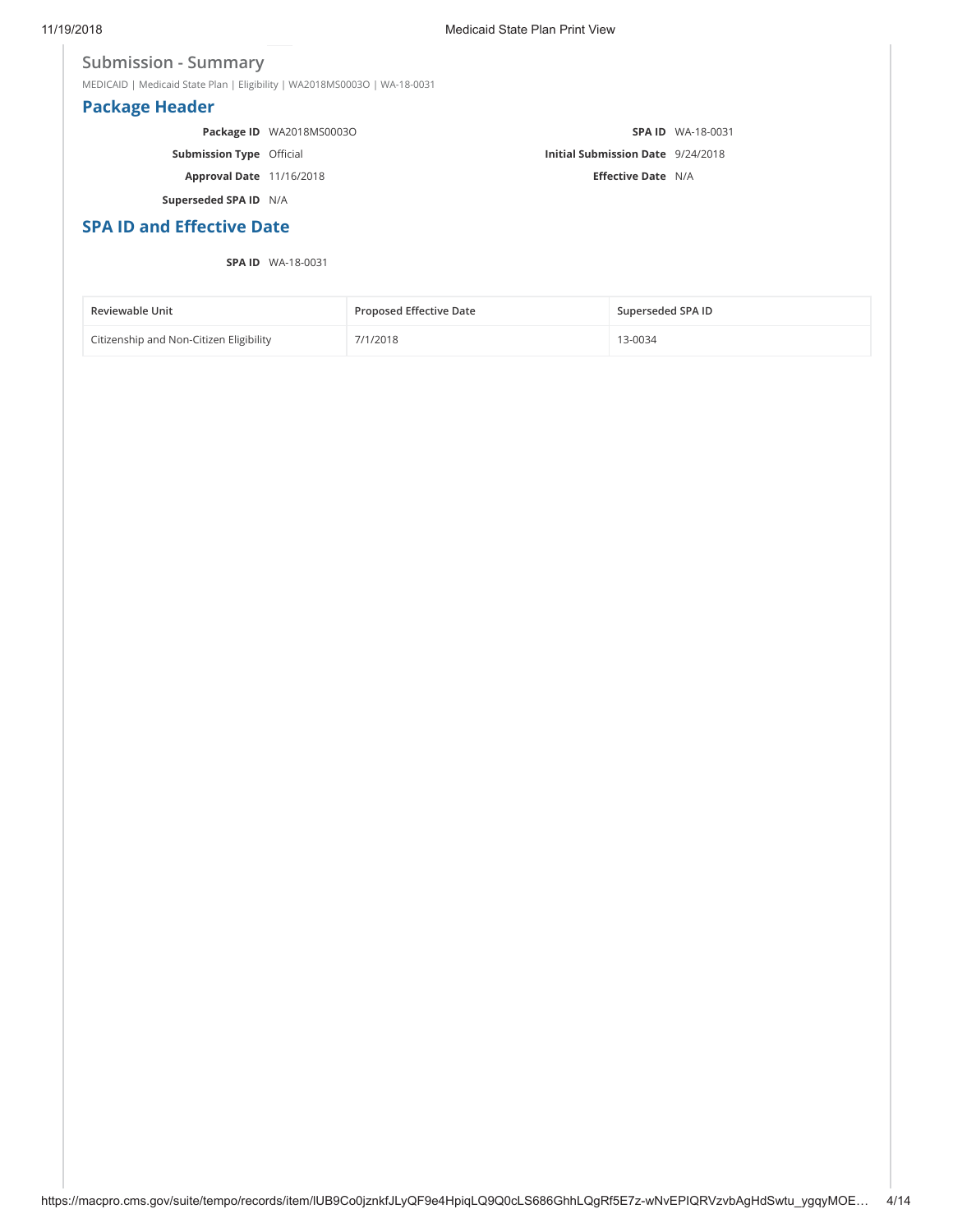#### **Submission - Summary**

MEDICAID | Medicaid State Plan | Eligibility | WA2018MS0003O | WA-18-0031

#### **Package Header**

|                                 | Package ID WA2018MS0003O |                                          | <b>SPA ID WA-18-0031</b> |
|---------------------------------|--------------------------|------------------------------------------|--------------------------|
| <b>Submission Type Official</b> |                          | <b>Initial Submission Date</b> 9/24/2018 |                          |
| Approval Date 11/16/2018        |                          | <b>Effective Date N/A</b>                |                          |
| Superseded SPA ID N/A           |                          |                                          |                          |

#### **Executive Summary**

**Summary Description Including** The Health Care Authority (the agency) submits its Medicaid State Plan Amendment (SPA) 18-0031 to supersede the S 89 **Goals and Objectives** MAGI-related pages approved as a part of SPA 13-0034. The pages in the S 89 Non-Financial Eligibility Citizenship and Non-Citizen Eligibility template describe the rules concerning Medicaid requirements related to U.S. citizenship and the eligibility of certain non-citizens. This SPA submission proposes to: 1) Update the begin date for providing benefits to otherwise eligible individuals to the first day of the month of application, in alignment with the agency's election under §435.915(b). 2) Implement a pilot program effective July 1, 2018, through June 30, 2019, to place reasonable limits on the number of reasonable opportunity periods that can be approved when an applicant attests to being a citizen, national, or in a satisfactory immigration status, and there is a discrepancy with a data source, or electronic verifications are unavailable.

> Because this is a pilot program, information to determine a federal budget impact is not yet available; the state will determine any impact at the conclusion of the pilot program and after providers have submitted their final claims (providers have up to 12 months to bill for services).

## **Federal Budget Impact and Statute/Regulation Citation**

#### **Federal Budget Impact**

|        | Federal Fiscal Year | Amount |
|--------|---------------------|--------|
| First  | 2018                | \$0    |
| Second | 2019                | \$0    |

#### **Federal Statute / Regulation Citation**

Statute: 1902(a)(46)(B); 1902(v)(2), (3) and (4) Regulations: 42 CFR 435.4; 435.406; 435.407; 435.956 SHO # 10-006, SHO # 09-016, SHO # 12-002

#### **Supporting documentation of budget impact is uploaded (optional).**

**Name Date Created**

No items available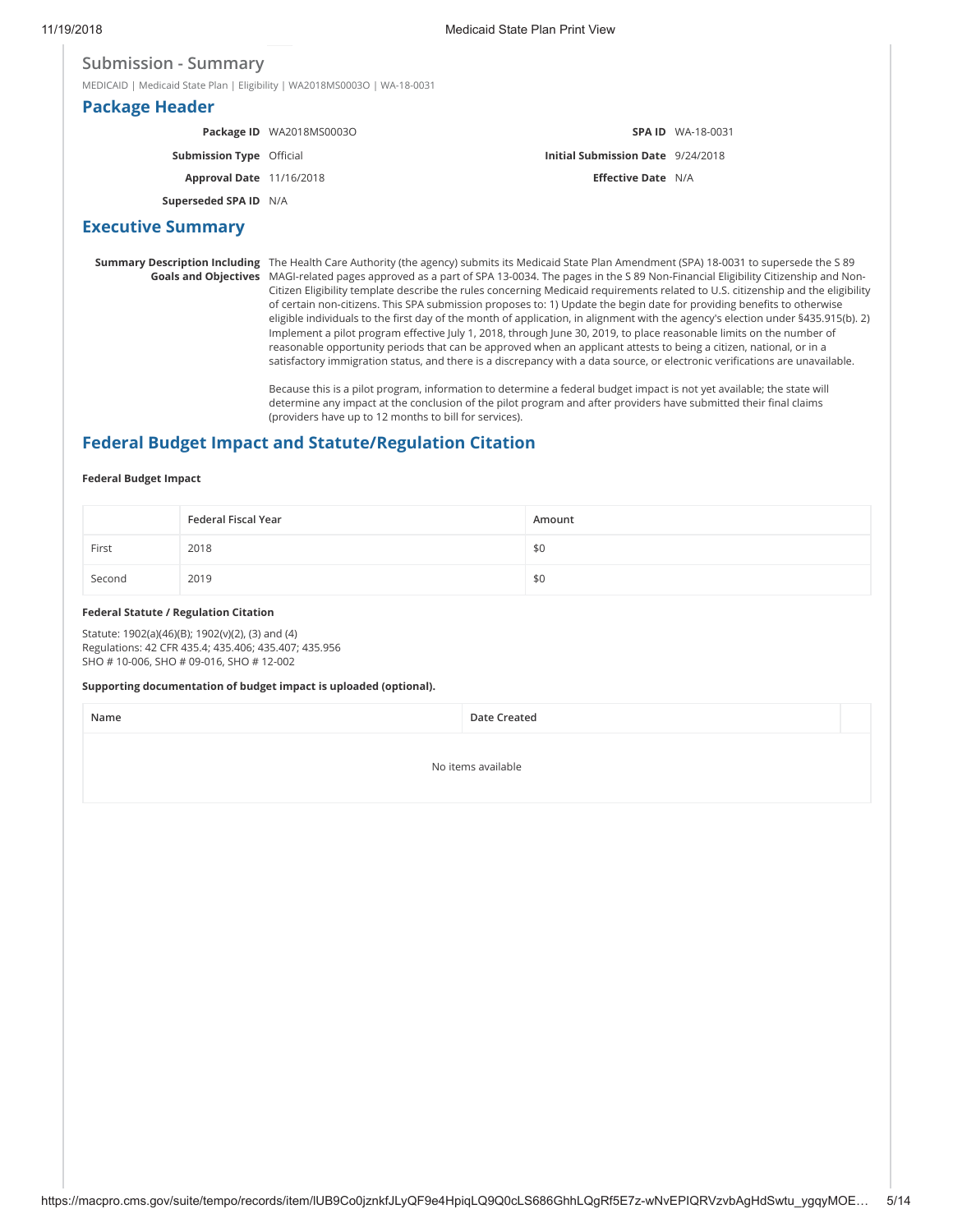## **Submission - Summary**

MEDICAID | Medicaid State Plan | Eligibility | WA2018MS0003O | WA-18-0031

## **Package Header**

|                                 | Package ID WA2018MS0003O |                                          | <b>SPA ID WA-18-0031</b> |
|---------------------------------|--------------------------|------------------------------------------|--------------------------|
| <b>Submission Type Official</b> |                          | <b>Initial Submission Date</b> 9/24/2018 |                          |
| Approval Date 11/16/2018        |                          | <b>Effective Date N/A</b>                |                          |
| Superseded SPA ID N/A           |                          |                                          |                          |
| <b>Governor's Office Review</b> |                          |                                          |                          |

No comment **Describe** Exempt

 $\bigcirc$  Comments received

 $\bigcirc$  No response within 45 days

**O** Other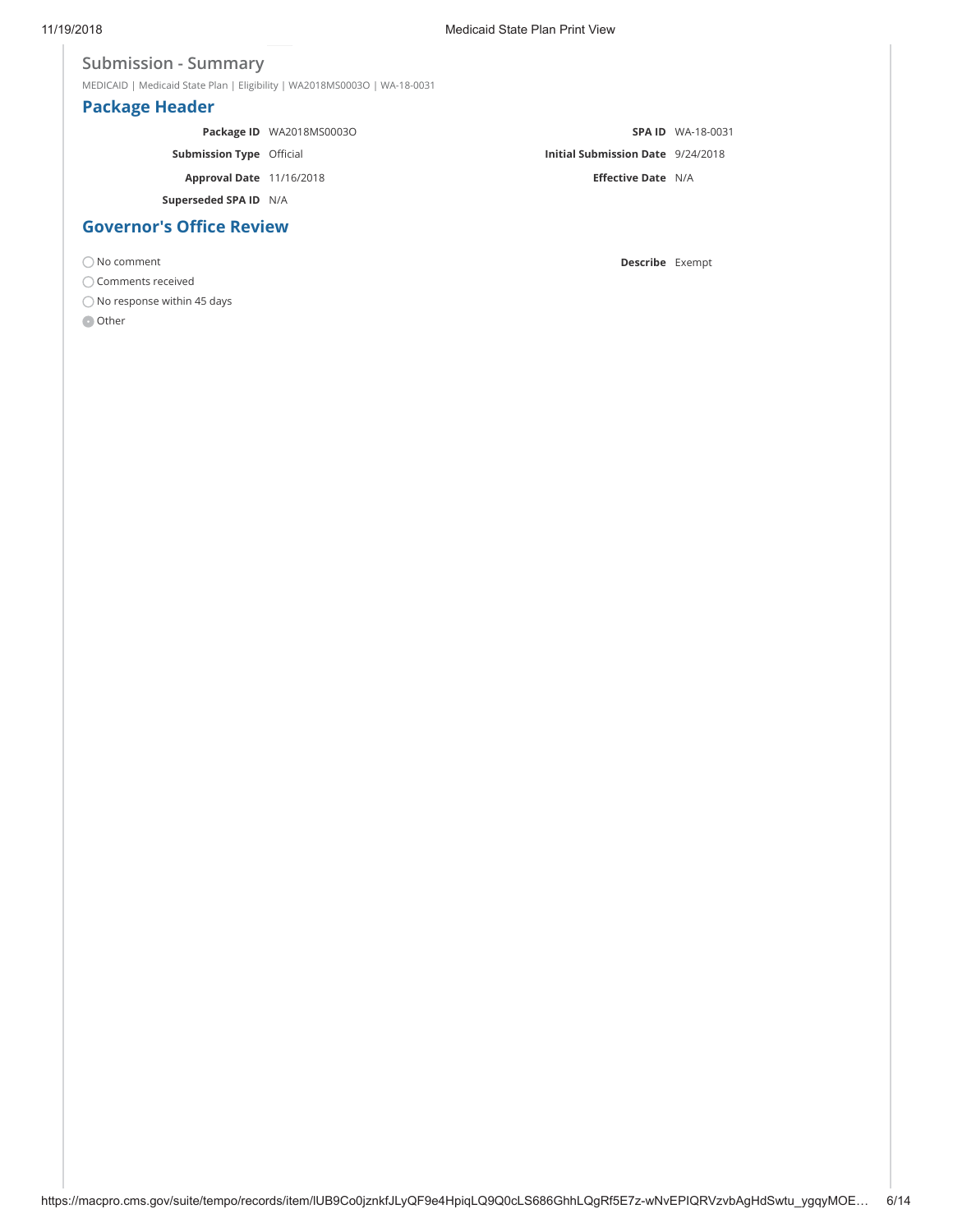| <b>Submission - Public Comment</b> |  |  |  |  |
|------------------------------------|--|--|--|--|
|------------------------------------|--|--|--|--|

MEDICAID | Medicaid State Plan | Eligibility | WA2018MS0003O | WA-18-0031

| $N$ $\sim$ $N$ $\sim$ $N$ $\sim$ $N$ $\sim$ $N$ $\sim$ $N$ $\sim$ $N$ $\sim$ $N$ $\sim$ $N$ $\sim$ $N$ $\sim$ $N$ $\sim$ $N$ $\sim$ $N$ $\sim$ $N$ $\sim$ $N$ $\sim$ $N$ $\sim$ $N$ $\sim$ $N$ $\sim$ $N$ $\sim$ $N$ $\sim$ $N$ $\sim$ $N$ $\sim$ $N$ $\sim$ $N$ $\sim$ $N$ |                                                                                                             |                                                            |                                                                                     |
|-----------------------------------------------------------------------------------------------------------------------------------------------------------------------------------------------------------------------------------------------------------------------------|-------------------------------------------------------------------------------------------------------------|------------------------------------------------------------|-------------------------------------------------------------------------------------|
| <b>Package Header</b>                                                                                                                                                                                                                                                       |                                                                                                             |                                                            |                                                                                     |
|                                                                                                                                                                                                                                                                             | Package ID WA2018MS0003O                                                                                    |                                                            | <b>SPA ID WA-18-0031</b>                                                            |
| <b>Submission Type Official</b>                                                                                                                                                                                                                                             |                                                                                                             | Initial Submission Date 9/24/2018                          |                                                                                     |
| Approval Date 11/16/2018                                                                                                                                                                                                                                                    |                                                                                                             | Effective Date N/A                                         |                                                                                     |
| Superseded SPA ID N/A                                                                                                                                                                                                                                                       |                                                                                                             |                                                            |                                                                                     |
|                                                                                                                                                                                                                                                                             | Indicate whether public comment was solicited with respect to this submission.                              |                                                            |                                                                                     |
|                                                                                                                                                                                                                                                                             | $\bigcirc$ Public notice was not federally required and comment was not solicited                           |                                                            |                                                                                     |
| • Public notice was not federally required, but comment was solicited                                                                                                                                                                                                       |                                                                                                             |                                                            |                                                                                     |
| $\bigcirc$ Public notice was federally required and comment was solicited                                                                                                                                                                                                   |                                                                                                             |                                                            |                                                                                     |
| Indicate how public comment was solicited:                                                                                                                                                                                                                                  |                                                                                                             |                                                            |                                                                                     |
| Newspaper Announcement                                                                                                                                                                                                                                                      |                                                                                                             |                                                            |                                                                                     |
|                                                                                                                                                                                                                                                                             | Publication in state's administrative record, in accordance with the administrative procedures requirements |                                                            |                                                                                     |
| Email to Electronic Mailing List or Similar Mechanism                                                                                                                                                                                                                       |                                                                                                             |                                                            |                                                                                     |
| <b>Website Notice</b>                                                                                                                                                                                                                                                       |                                                                                                             | Select the type of website                                 |                                                                                     |
|                                                                                                                                                                                                                                                                             |                                                                                                             | Website of the State Medicaid Agency or Responsible Agency |                                                                                     |
|                                                                                                                                                                                                                                                                             |                                                                                                             | Date of Posting: Jul 17, 2018                              |                                                                                     |
|                                                                                                                                                                                                                                                                             |                                                                                                             |                                                            | Website URL: https://www.hca.wa.gov/about-<br>hca/news-data-and-reports-hca/public- |
|                                                                                                                                                                                                                                                                             |                                                                                                             |                                                            | notices                                                                             |
|                                                                                                                                                                                                                                                                             |                                                                                                             | Website for State Regulations                              |                                                                                     |
| Public Hearing or Meeting                                                                                                                                                                                                                                                   |                                                                                                             | $\Box$ Other                                               |                                                                                     |
|                                                                                                                                                                                                                                                                             |                                                                                                             |                                                            |                                                                                     |
| $\Box$ Other method                                                                                                                                                                                                                                                         |                                                                                                             |                                                            |                                                                                     |
| Upload copies of public notices and other documents used                                                                                                                                                                                                                    |                                                                                                             |                                                            |                                                                                     |
| Name                                                                                                                                                                                                                                                                        |                                                                                                             | Date Created                                               |                                                                                     |
|                                                                                                                                                                                                                                                                             | 18-0031-Reasonable-Opportunity-Periods-Public-Notice-WSR-18-15-075                                          | 9/17/2018 4:56 PM EDT                                      | PDF                                                                                 |
|                                                                                                                                                                                                                                                                             | Upload with this application a written summary of public comments received (optional)                       |                                                            |                                                                                     |
| Name                                                                                                                                                                                                                                                                        |                                                                                                             | Date Created                                               |                                                                                     |
|                                                                                                                                                                                                                                                                             |                                                                                                             | No items available                                         |                                                                                     |
|                                                                                                                                                                                                                                                                             | Indicate the key issues raised during the public comment period (optional)                                  |                                                            |                                                                                     |
| $\Box$ Access                                                                                                                                                                                                                                                               |                                                                                                             |                                                            |                                                                                     |
| $\Box$ Quality                                                                                                                                                                                                                                                              |                                                                                                             |                                                            |                                                                                     |
| $\Box$ Cost                                                                                                                                                                                                                                                                 |                                                                                                             |                                                            |                                                                                     |
| Payment methodology                                                                                                                                                                                                                                                         |                                                                                                             |                                                            |                                                                                     |
| $\Box$ Eligibility                                                                                                                                                                                                                                                          |                                                                                                             |                                                            |                                                                                     |
| Benefits                                                                                                                                                                                                                                                                    |                                                                                                             |                                                            |                                                                                     |
| Service delivery                                                                                                                                                                                                                                                            |                                                                                                             |                                                            |                                                                                     |
| Other issue                                                                                                                                                                                                                                                                 |                                                                                                             |                                                            |                                                                                     |
|                                                                                                                                                                                                                                                                             |                                                                                                             |                                                            |                                                                                     |
|                                                                                                                                                                                                                                                                             |                                                                                                             |                                                            |                                                                                     |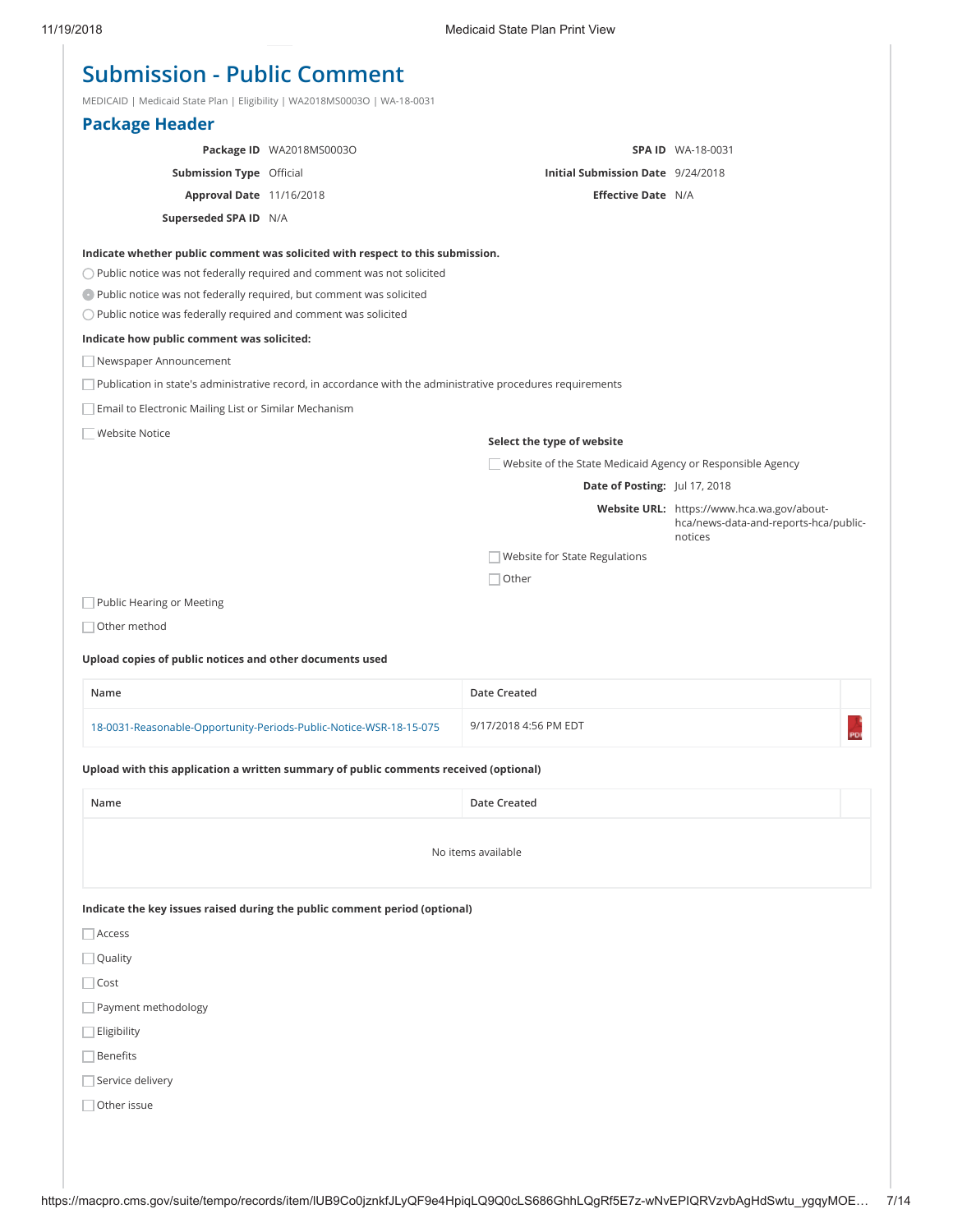# **Submission - Tribal Input**

MEDICAID | Medicaid State Plan | Eligibility | WA2018MS0003O | WA-18-0031

| <b>Package Header</b>                                                                                          |                          |                                                      |                                                                                                                                                                                                             |
|----------------------------------------------------------------------------------------------------------------|--------------------------|------------------------------------------------------|-------------------------------------------------------------------------------------------------------------------------------------------------------------------------------------------------------------|
|                                                                                                                | Package ID WA2018MS0003O |                                                      | <b>SPA ID WA-18-0031</b>                                                                                                                                                                                    |
| <b>Submission Type Official</b>                                                                                |                          | Initial Submission Date 9/24/2018                    |                                                                                                                                                                                                             |
| <b>Approval Date 11/16/2018</b>                                                                                |                          | <b>Effective Date N/A</b>                            |                                                                                                                                                                                                             |
| Superseded SPA ID N/A                                                                                          |                          |                                                      |                                                                                                                                                                                                             |
| One or more Indian health programs or Urban Indian Organizations<br>furnish health care services in this state |                          | Indian health programs or Urban Indian Organizations | This state plan amendment is likely to have a direct effect on Indians,                                                                                                                                     |
| $\bullet$ Yes                                                                                                  |                          | O Yes                                                |                                                                                                                                                                                                             |
| $\bigcirc$ No                                                                                                  |                          | $\bigcirc$ No                                        |                                                                                                                                                                                                             |
|                                                                                                                |                          |                                                      | The state has solicited advice from<br>Indian Health Programs and/or<br>Urban Indian Organizations, as<br>required by section 1902(a)(73) of<br>the Social Security Act, prior to<br>submission of this SPA |

**Complete the following information regarding any solicitation of advice and/or tribal consultation conducted with respect to this submission:**

**Solicitation of advice and/or Tribal consultation was conducted in the following manner:**

 $\Box$  All Indian Health Programs

| Date of solicitation/consultation:    | Method of solicitation/consultation: |  |
|---------------------------------------|--------------------------------------|--|
| 7/17/2018                             | Email and hard copy notices.         |  |
| $\Box$ All Urban Indian Organizations |                                      |  |
| Date of solicitation/consultation:    | Method of solicitation/consultation: |  |

| 7/17/2018 | Email and hard copy notices. |
|-----------|------------------------------|
|           |                              |

States are not required to consult with Indian tribal governments, but if such consultation was conducted voluntarily, provide information about such consultation below:

All Indian Tribes

| Date of consultation: | Method of consultation:      |
|-----------------------|------------------------------|
| 7/17/2018             | Email and hard copy notices. |

**The state must upload copies of documents that support the solicitation of advice in accordance with statutory requirements, including any notices sent to Indian Health Programs and/or Urban Indian Organizations, as well as attendee lists if face-to-face meetings were held. Also upload documents with comments received from Indian Health Programs or Urban Indian Organizations and the state's responses to any issues raised. Alternatively indicate the key issues and summarize any comments received below and describe how the state incorporated them into the design of its program.**

| Name                                                               | <b>Date Created</b>   |           |
|--------------------------------------------------------------------|-----------------------|-----------|
| 18-0031-Reasonable-Opportunity-Periods-Tribal-Notice-Documentation | 9/24/2018 2:36 PM EDT | <b>PD</b> |
| Indicate the key issues raised (optional)                          |                       |           |
| $\Box$ Access                                                      |                       |           |
| $\Box$ Quality                                                     |                       |           |
| $\Box$ Cost                                                        |                       |           |
| Payment methodology                                                |                       |           |
| $\Box$ Eligibility                                                 |                       |           |
| $\sqcap$ Benefits                                                  |                       |           |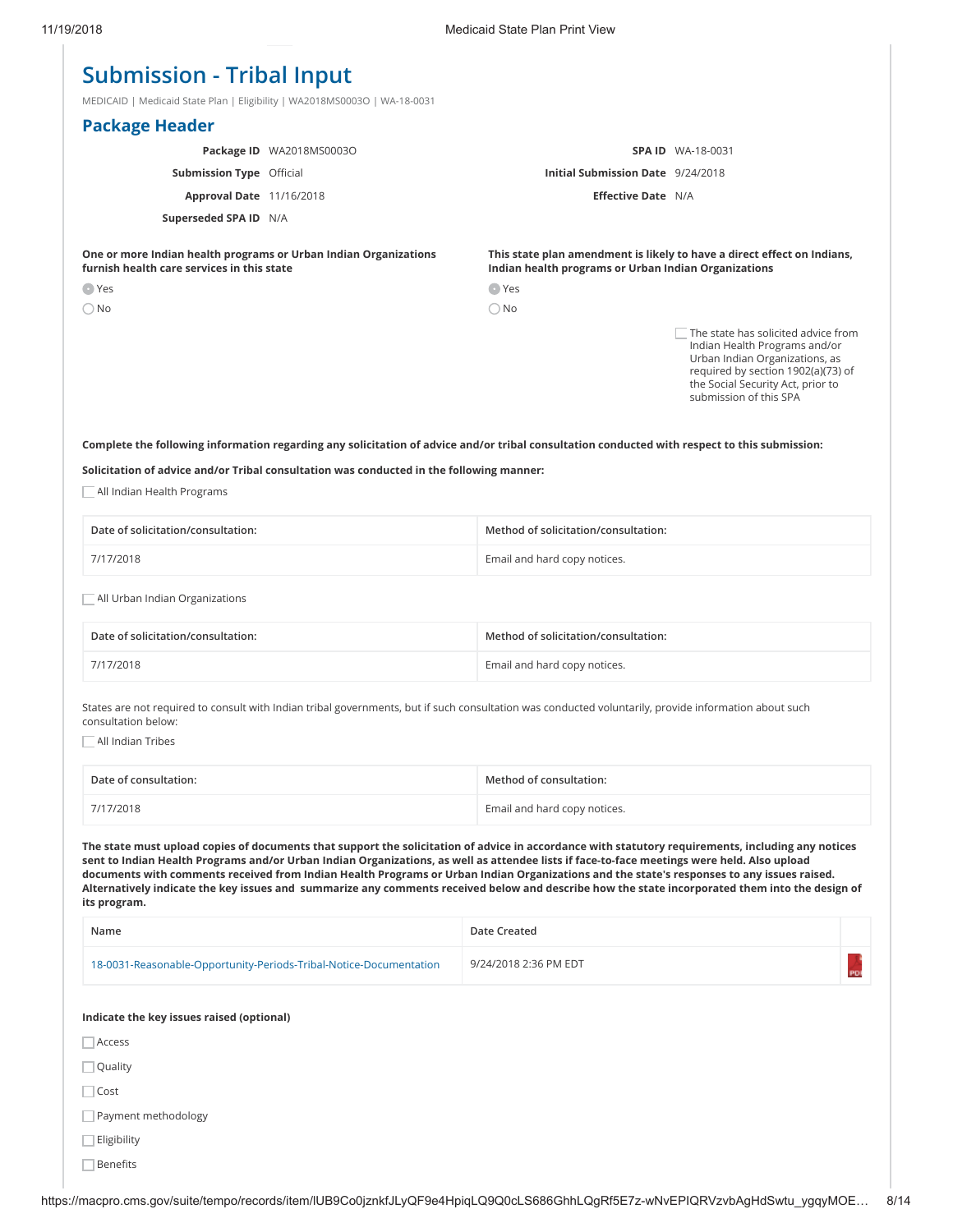Service delivery

Other issue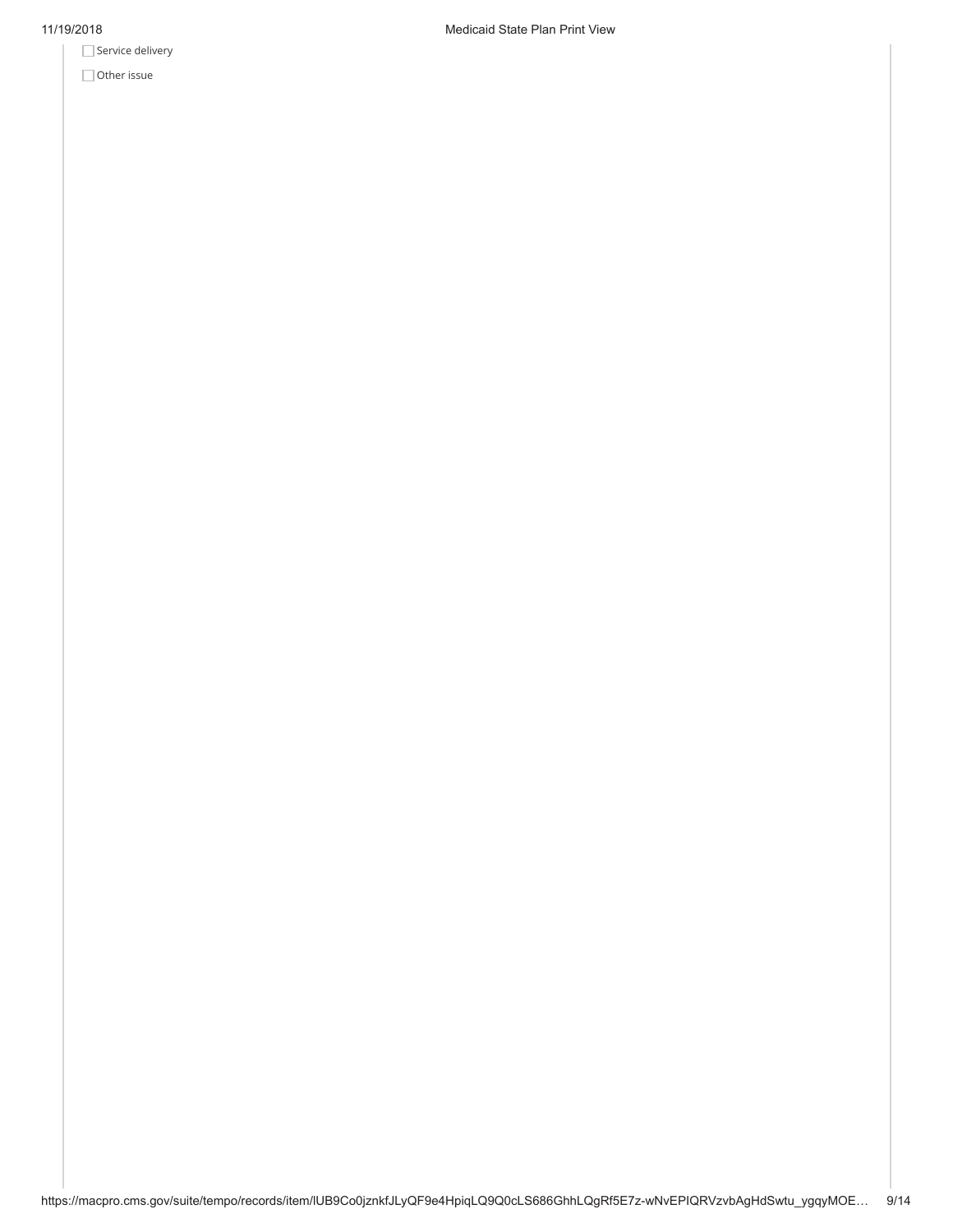# **Medicaid State Plan Eligibility**

**Non-Financial Eligibility**

## **Citizenship and Non-Citizen Eligibility**

MEDICAID | Medicaid State Plan | Eligibility | WA2018MS0003O | WA-18-0031

#### **Package Header**

**Package ID** WA2018MS0003O

**Submission Type** Official

**Approval Date** 11/16/2018

**Superseded SPA ID** 13-0034

User-Entered

**SPA ID** WA-18-0031 **Initial Submission Date** 9/24/2018 **Eſective Date** 7/1/2018

The state provides Medicaid to citizens and nationals of the United States and certain non-citizens who meet all other Medicaid eligibility requirements under the state plan, consistent with requirements of 42 CFR 435.406, including during a reasonable opportunity period pending verification of their citizenship, national status or satisfactory immigration status.

## **A. Citizens, Nationals and Eligible Non-Citizens**

The state provides Medicaid eligibility to otherwise eligible individuals:

1. Who are citizens or nationals of the United States; or

2. Who are qualified non-citizens as defined in section 431 of the Personal Responsibility and Work Opportunity Reconciliation Act (PRWORA) (8 U.S.C. §1641) or who are non-citizens treated as refugees under other federal statutes for purposes of Medicaid eligibility, subject to the requirements at 8 U.S.C. §1612(b)(2), and are not restricted by section 403 of PRWORA (8 U.S.C. §1613); or who are non-citizens whose eligibility is required by 8 U.S.C. 1612(b)(2)(E) and (F); and

3. Who have declared themselves to be citizens or nationals of the United States, or non-citizens having satisfactory immigration status, during a reasonable opportunity period pending verification of their citizenship, nationality or satisfactory immigration status consistent with requirements of 1903(x), 1137(d), 1902(ee) of the SSA and 42 CFR 435.406, 911, and 956.

The reasonable opportunity period begins on and extends 90 days from the date the notice of reasonable opportunity is received by the individual.

a. The agency provides for an extension of the reasonable opportunity period for non-citizens if the non-citizen is making a good faith effort to resolve any inconsistencies or obtain any necessary documentation, or the agency needs more time to complete the verification process.

Yes

No

 $\Box$  b. When a reasonable opportunity period is provided, the agency furnishes benefits to otherwise eligible individuals on the following date:

The date benefits are furnished is:

 $\bigcirc$  i. The date of the application containing the declaration of citizenship or immigration status.

ii. The first day of the month of application.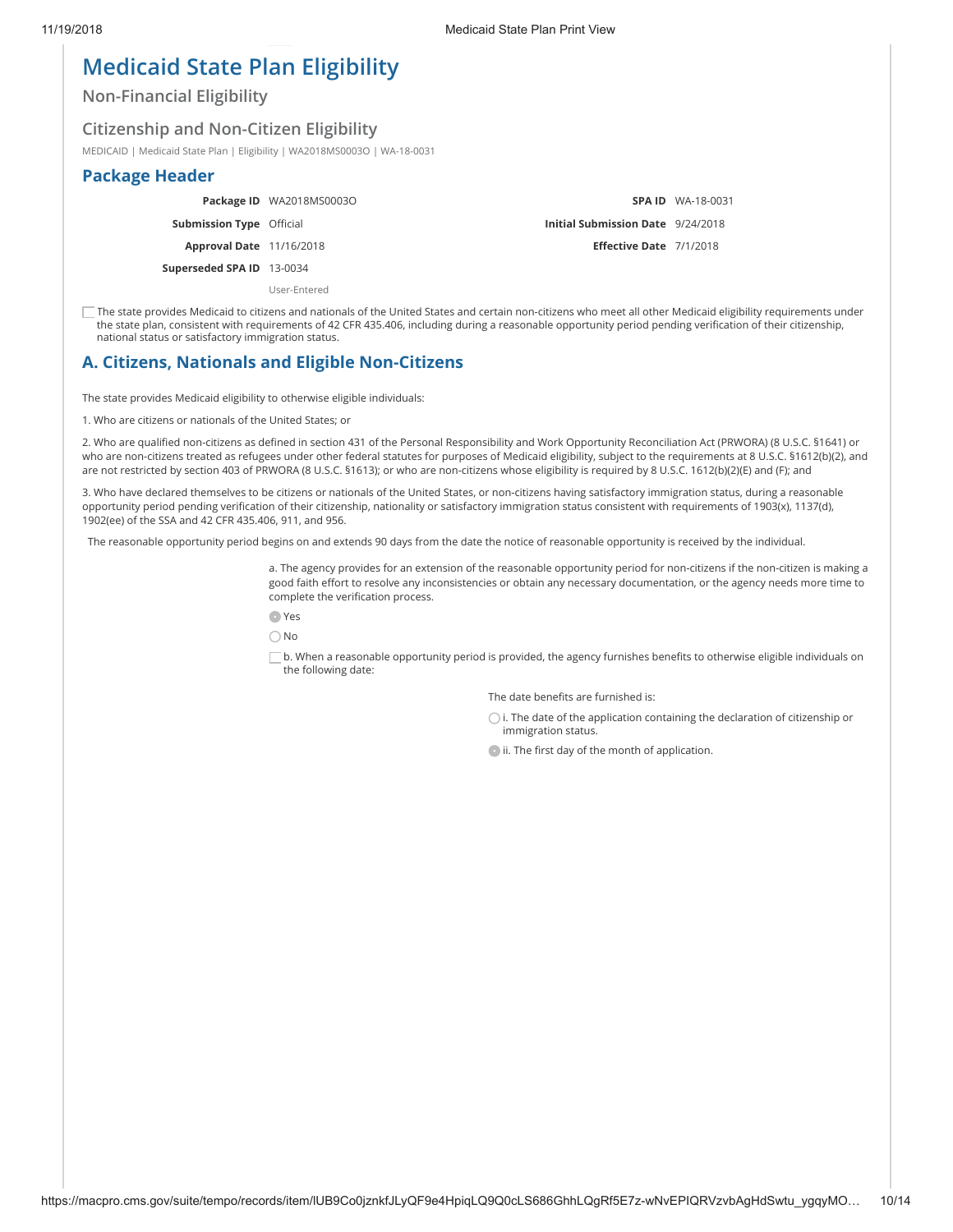## **Citizenship and Non-Citizen Eligibility**

MEDICAID | Medicaid State Plan | Eligibility | WA2018MS0003O | WA-18-0031

## **Package Header**

**Package ID** WA2018MS0003O **Submission Type** Official **Approval Date** 11/16/2018 **Superseded SPA ID** 13-0034 **SPA ID** WA-18-0031 **Initial Submission Date** 9/24/2018 **Eſective Date** 7/1/2018

User-Entered

## **B. Optional Coverage of Qualiţed Non-Citizens**

**The state provides Medicaid coverage to all otherwise-eligible Qualiţed Non-Citizens whose eligibility is not restricted by section 403 of PRWORA (8 U.S.C. §1613).**

Yes

 $\bigcirc$  No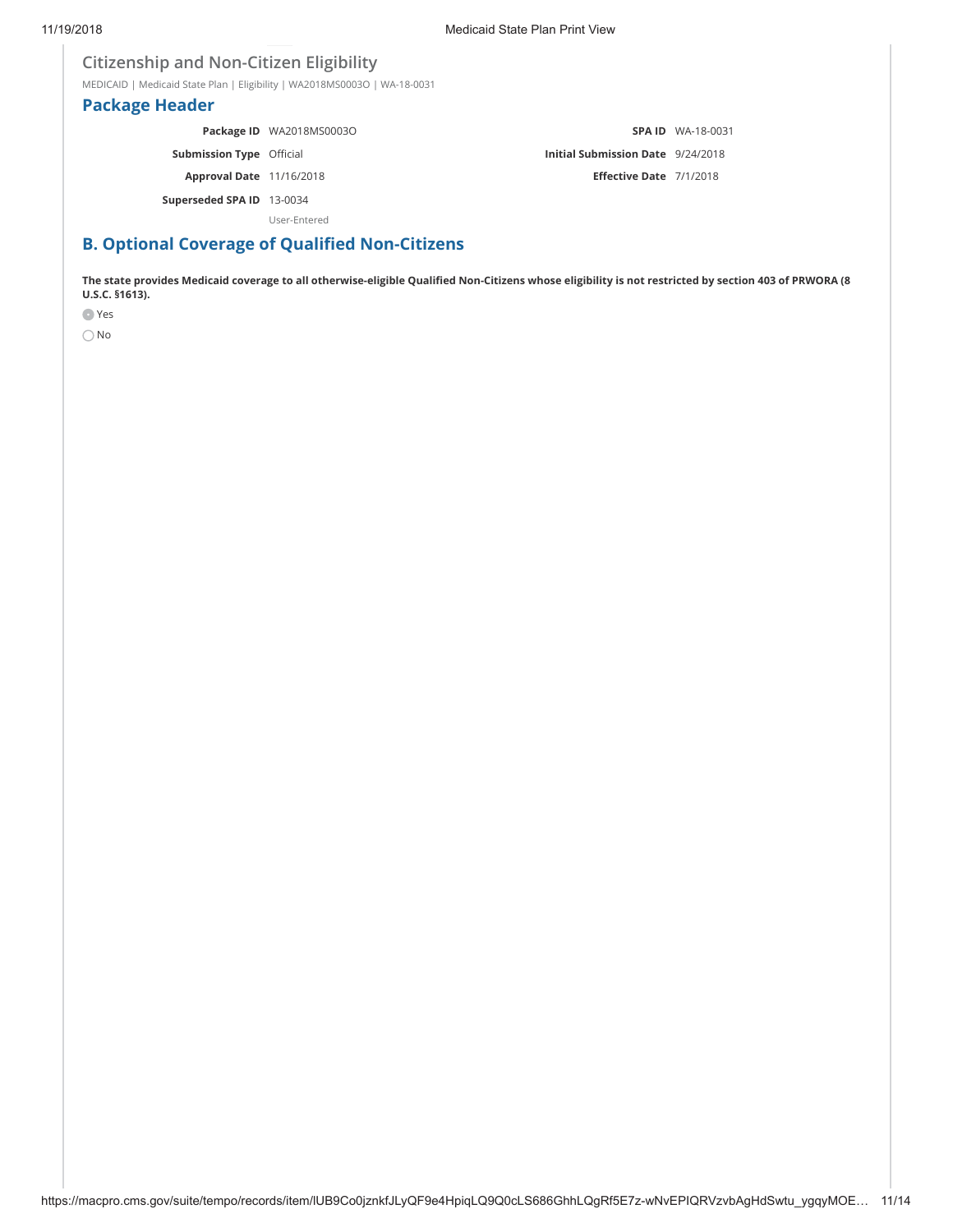#### **Citizenship and Non-Citizen Eligibility**

MEDICAID | Medicaid State Plan | Eligibility | WA2018MS0003O | WA-18-0031

#### **Package Header**

**Package ID** WA2018MS0003O

**Submission Type** Official

**Approval Date** 11/16/2018

#### **SPA ID** WA-18-0031

**Initial Submission Date** 9/24/2018

**Eſective Date** 7/1/2018

**Superseded SPA ID** 13-0034

User-Entered

## **C. Coverage of Lawfully Residing Individuals**

**The state elects the option to provide Medicaid coverage to otherwise eligible individuals, lawfully residing in the United States, as provided in section 1903(v)(4) of the Act.**

Yes

No

 $\Box$  1. Pregnant women

 $\Box$  2. Individuals under a specified age:

a. Individuals under age 21

b. Individuals under age 20

 $\bigcirc$  c. Individuals under age 19

3. An individual is considered to be lawfully residing in the United States if he or she is lawfully present and otherwise meets the eligibility requirements in the state plan.

4. An individual is considered to be lawfully present in the United States if he or she is:

a. A qualified non-citizen as defined in 8 U.S.C. 1641(b) and (c);

b. A non-citizen in a valid nonimmigrant status, as defined in 8 U.S.C. 1101(a)(15) or otherwise under the immigration laws (as defined in 8 U.S.C. 1101(a)(17));

c. A non-citizen who has been paroled into the United States in accordance with 8 U.S.C.1182(d)(5) for less than 1 year, except for an individual paroled for prosecution, for deferred inspection or pending removal proceedings;

d. A non-citizen who belongs to one of the following classes:

i. Granted temporary resident status in accordance with 8 U.S.C.1160 or 1255a, respectively;

ii. Granted Temporary Protected Status (TPS) in accordance with 8 U.S.C. §1254a, and individuals with pending applications for TPS who have been granted employment authorization;

iii. Granted employment authorization under 8 CFR 274a.12(c);

iv. Family Unity beneficiaries in accordance with section 301 of Pub. L. 101-649, as amended;

v. Under Deferred Enforced Departure (DED) in accordance with a decision made by the President;

vi. Granted Deferred Action status;

vii. Granted an administrative stay of removal under 8 CFR 241;

viii.Beneficiary of approved visa petition who has a pending application for adjustment of status;

e. Is an individual with a pending application for asylum under 8 U.S.C. 1158, or for withholding of removal under 8 U.S.C.1231,or under the Convention Against Torture who:

i. Has been granted employment authorization; or

ii. Is under the age of 14 and has had an application pending for at least 180 days;

f. Has been granted withholding of removal under the Convention Against Torture;

g. Is a child who has a pending application for Special Immigrant Juvenile status as described in 8 U.S.C.1101(a)(27)(J);

h. Is lawfully present in American Samoa under the immigration laws of American Samoa; or

i. Is a victim of severe trafficking in persons, in accordance with the Victims of Trafficking and Violence Protection Act of 2000, Pub. L. 106-386, as amended (22 U.S.C. 7105(b)).

j. Exception: An individual with deferred action under the Department of Homeland Security's deferred action for the childhood arrivals process, as described in the Secretary of Homeland Security's June 15, 2012 memorandum, shall not be considered to be lawfully present with respect to any of the above categories in paragraphs (a) through (i) of this definition.  $\Box$ k. Other

https://macpro.cms.gov/suite/tempo/records/item/lUB9Co0jznkfJLyQF9e4HpiqLQ9Q0cLS686GhhLQgRf5E7z-wNvEPIQRVzvbAgHdSwtu\_ygqyMO… 12/14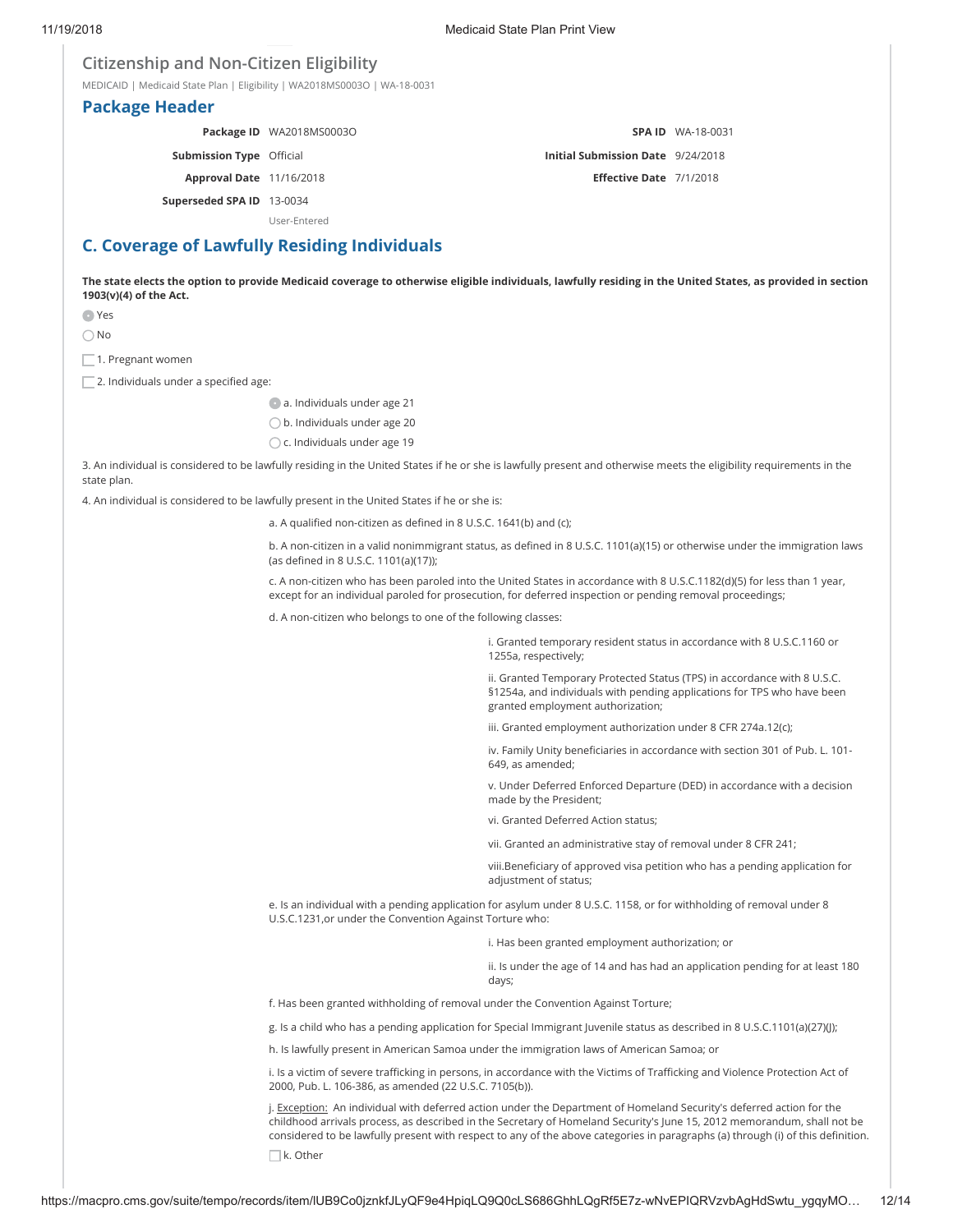#### **Citizenship and Non-Citizen Eligibility**

MEDICAID | Medicaid State Plan | Eligibility | WA2018MS0003O | WA-18-0031

#### **Package Header**

|                                 | Package ID WA2018MS0003O |                                          | <b>SPA ID WA-18-0031</b> |
|---------------------------------|--------------------------|------------------------------------------|--------------------------|
| <b>Submission Type Official</b> |                          | <b>Initial Submission Date</b> 9/24/2018 |                          |
| <b>Approval Date</b> 11/16/2018 |                          | Effective Date 7/1/2018                  |                          |
| Superseded SPA ID 13-0034       |                          |                                          |                          |
|                                 | User-Entered             |                                          |                          |

#### **D. Emergency Coverage**

The state assures that it provides limited Medicaid services for treatment of an emergency medical condition, not related to an organ transplant procedure, as defined in 1903(v)(3) of the Social Security Act and implemented at 42 CFR 440.255, to the following individuals who meet all Medicaid eligibility requirements, except documentation of citizenship or satisfactory immigration status and/or present an SSN:

1. Qualified non-citizens subject to the 5 year waiting period described in 8 U.S.C. 1613(a)

2. Non-qualified non-citizens, unless covered as a lawfully residing child or pregnant woman by the state under the option in accordance with 1903(v)(4) and implemented at 435.406(b).

## **E. Additional Information (optional)**

The agency is implementing a pilot program from July 1, 2018 through June 30, 2019 designed to monitor requests for multiple reasonable opportunity periods (ROPs). The agency will provide an ROP to individuals who have declared to be a US citizen or to have satisfactory immigration status pending verification of such status, when the individual is otherwise eligible for Medicaid. The agency will approve a maximum of two ROPs for an individual during the 12-month pilot period.